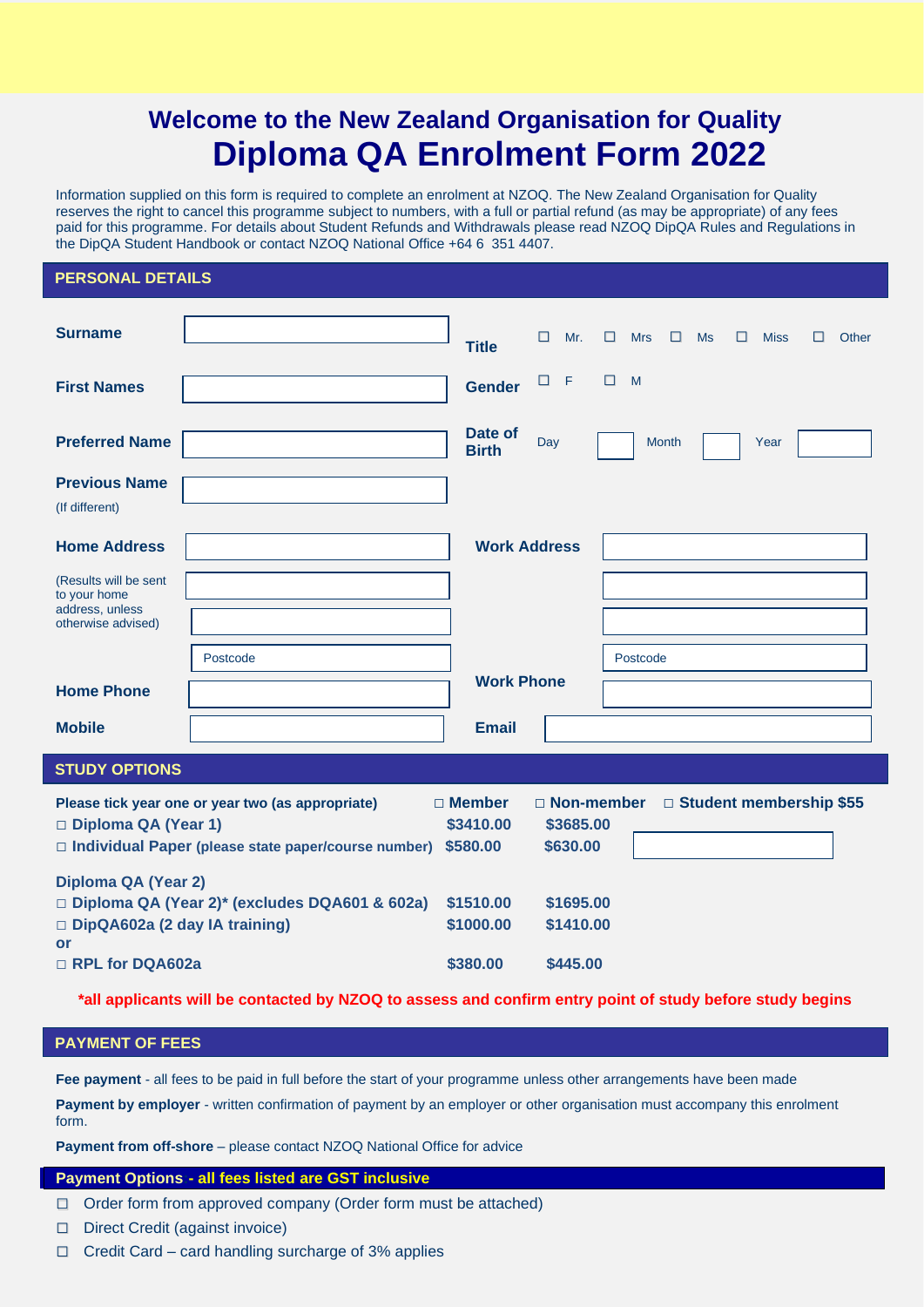|                                                                                                  |         |                                                                                                                                   |            |                              | п                            | <b>Amount Paid</b> |                    |                                                            |      |  |  |
|--------------------------------------------------------------------------------------------------|---------|-----------------------------------------------------------------------------------------------------------------------------------|------------|------------------------------|------------------------------|--------------------|--------------------|------------------------------------------------------------|------|--|--|
| <b>Credit Card</b>                                                                               | Visa    | Mastercard                                                                                                                        | <b>CVV</b> |                              |                              |                    | \$                 |                                                            |      |  |  |
| <b>Card Holder</b>                                                                               |         |                                                                                                                                   |            |                              | <b>Expiry Date</b>           |                    |                    |                                                            |      |  |  |
| <b>Card No</b>                                                                                   |         |                                                                                                                                   |            |                              |                              |                    |                    |                                                            |      |  |  |
| <b>Signature</b>                                                                                 |         |                                                                                                                                   |            |                              |                              |                    |                    |                                                            |      |  |  |
| <b>ETHNICITY</b>                                                                                 |         |                                                                                                                                   |            |                              |                              |                    |                    |                                                            |      |  |  |
|                                                                                                  |         | With which of the following ethnic groups do you identify with?                                                                   |            |                              |                              |                    |                    |                                                            |      |  |  |
| <b>None</b>                                                                                      |         | $\Box$ Italian                                                                                                                    |            | <b>Tokelauan</b>             |                              |                    | Indian             |                                                            |      |  |  |
| NZ European/Pakeha                                                                               |         | Australian                                                                                                                        |            | Fijian                       |                              |                    |                    | Sri Lankan                                                 |      |  |  |
| <b>New Zealand Maori</b>                                                                         |         | <b>Other European</b>                                                                                                             |            |                              | <b>Other Pacific Peoples</b> |                    |                    | Japanese                                                   |      |  |  |
| <b>British/Irish</b>                                                                             |         | Samoan                                                                                                                            |            | Filipino                     |                              |                    | Korean             |                                                            |      |  |  |
| Tongan                                                                                           |         | <b>Cook Island Maori</b>                                                                                                          |            | <b>Other Southeast Asian</b> |                              |                    | <b>Other Asian</b> |                                                            |      |  |  |
| <b>Middle Eastern</b>                                                                            |         | German                                                                                                                            |            |                              | <b>Middle Eastern</b>        |                    |                    | South African                                              |      |  |  |
| Chinese                                                                                          |         | Other (please state)                                                                                                              |            |                              |                              |                    |                    |                                                            |      |  |  |
| For New Zealand Maori, please identify<br>your Iwi. (You may list more than one)                 |         |                                                                                                                                   |            |                              |                              |                    |                    |                                                            |      |  |  |
| <b>STATISTICAL Information</b>                                                                   |         |                                                                                                                                   |            |                              |                              |                    |                    |                                                            |      |  |  |
|                                                                                                  |         |                                                                                                                                   |            |                              |                              |                    |                    |                                                            |      |  |  |
|                                                                                                  |         | What was your main activity or occupation at 1 October last year?                                                                 |            |                              |                              |                    |                    |                                                            |      |  |  |
|                                                                                                  |         |                                                                                                                                   |            |                              |                              |                    |                    |                                                            |      |  |  |
|                                                                                                  |         | <b>EMERGENCY Information CONTACT DETAILS</b>                                                                                      |            |                              |                              |                    |                    |                                                            |      |  |  |
|                                                                                                  |         | In an emergency, who do you want us to contact? (Optional)                                                                        |            |                              |                              |                    |                    |                                                            |      |  |  |
| <b>Name</b>                                                                                      |         |                                                                                                                                   |            |                              | <b>Phone</b>                 |                    |                    |                                                            |      |  |  |
| <b>APPLICATION INFORMATION</b>                                                                   |         |                                                                                                                                   |            |                              |                              |                    |                    | Please state CQA intake and year (for CQA Graduates only): |      |  |  |
|                                                                                                  |         |                                                                                                                                   |            |                              |                              |                    |                    |                                                            |      |  |  |
| <b>Highest Tertiary</b><br>Study and/or                                                          |         | <b>Subjects Studied</b>                                                                                                           |            | Institution                  |                              |                    | Qualification      | Grade/Mark                                                 | Year |  |  |
| Professional<br>Qualification                                                                    |         |                                                                                                                                   |            |                              |                              |                    |                    |                                                            |      |  |  |
|                                                                                                  |         | Your work experience is relevant to admission to the Diploma QA Programme. Please complete the text box below and include a brief |            |                              |                              |                    |                    |                                                            |      |  |  |
| career summary - attach extra sheets and relevant CV information.<br><b>Relevant</b><br>Employer |         |                                                                                                                                   |            |                              |                              | <b>Position</b>    |                    |                                                            |      |  |  |
| Employment<br>(full-time and/or                                                                  | Summary |                                                                                                                                   |            |                              |                              |                    |                    |                                                            |      |  |  |
| part-time)                                                                                       |         |                                                                                                                                   |            |                              |                              |                    |                    |                                                            |      |  |  |
|                                                                                                  |         |                                                                                                                                   |            |                              |                              |                    |                    |                                                            |      |  |  |
| <b>Residency (please tick box)</b>                                                               |         |                                                                                                                                   |            |                              |                              |                    |                    |                                                            |      |  |  |

**First Language**

NZ Citizen NZ Permanent Resident International (please specify) \_\_\_\_\_\_\_\_\_\_\_\_\_\_\_\_\_\_\_\_\_\_\_\_\_\_\_

English Maori Other (please specify) \_\_\_\_\_\_\_\_\_\_\_\_\_\_\_\_\_\_\_\_\_\_\_\_\_\_\_\_\_\_\_\_\_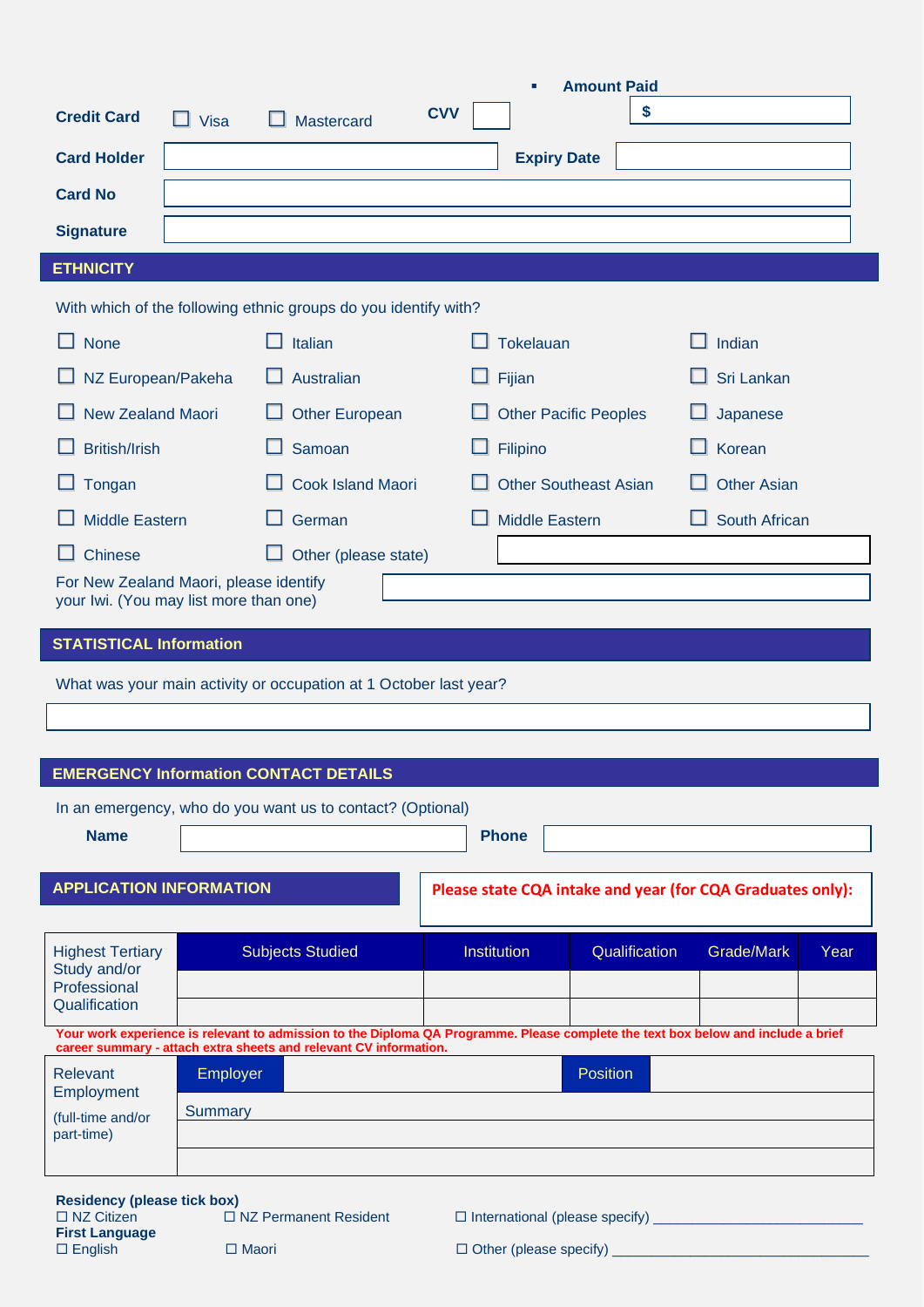#### **Fees**

In signing this enrolment form you undertake to pay all fees and charges as they become due.

#### **Privacy**

NZOQ collects and stores information from this form to comply with the requirements New Zealand Education Act 1989 and other Govt Agencies. In signing this enrolment form you authorise such disclosure to third parties on the understanding that NZOQ will observe the general conditions governing the release of information, as set out in the Privacy Act 2020.

#### **Rules**

In signing this enrolment form you undertake to comply with NZOQ's rules and regulations published from time to time, any requirements set out in NZOQ's confirmation of enrollment letter, and to comply with all proper instructions and requirements for the enrolled course. Should NZOQ receive insufficient numbers for the programme to run, you accept NZOQ will be obliged to cancel the programme and will not be liable for any non-fee related costs incurred by you.

#### **Declaration**

I declare that to the best of my knowledge all the information supplied, and with, this enrolment form is true and complete. I agree to abide by the conditions described above, and I consent to the disclosure of personal information as described above. I understand that if I have supplied false information or do not comply with the rules and regulations of NZOQ, my enrolment may be cancelled. I have read and understand the materials supplied to me relevant to my enrolled course and acknowledge that acceptance of the enrolment application by NZOQ constitutes an enforceable contract between me and NZOQ on the terms set out in this declaration

| <b>Signature</b>  |                                                                       | <b>Date</b> |  |
|-------------------|-----------------------------------------------------------------------|-------------|--|
| Signature         | Parent or guardian's signature if applicant is under 18 years of age: | Date        |  |
| <b>CHECK LIST</b> |                                                                       |             |  |

## **IMPORTANT PLEASE READ CAREFULLY**

**We want to ensure your enrolment is processed quickly. Failure to answer any of these questions may result in your enrolment being delayed. Have you: (please tick)**

| Completed all sections of this form?                                                                                                                                                                                                                                                                                                                                                                        |      |      |  |  |  |  |  |
|-------------------------------------------------------------------------------------------------------------------------------------------------------------------------------------------------------------------------------------------------------------------------------------------------------------------------------------------------------------------------------------------------------------|------|------|--|--|--|--|--|
| Provided a verified (Signed) copy of one of the following?<br>□ Birth Certificate with place of birth stated as NZ, Cook Island, Tokelau, or Niue.<br>□ NZ or Australian passport.<br>□ A statement of Whakapapa, including date of birth, countersigned by a Kaumatua.<br>□ Certificate of Citizenship or letter of confirmation.<br>□ Overseas passport with residency stamp.<br><b>Overseas passport</b> |      |      |  |  |  |  |  |
| Completed any additional programme specific information required?                                                                                                                                                                                                                                                                                                                                           |      |      |  |  |  |  |  |
| $\Box$ Signed the Declaration?                                                                                                                                                                                                                                                                                                                                                                              |      |      |  |  |  |  |  |
| <b>FOR OFFICE USE ONLY</b>                                                                                                                                                                                                                                                                                                                                                                                  |      |      |  |  |  |  |  |
| Signature (Education Administrator)                                                                                                                                                                                                                                                                                                                                                                         |      | Date |  |  |  |  |  |
|                                                                                                                                                                                                                                                                                                                                                                                                             |      |      |  |  |  |  |  |
|                                                                                                                                                                                                                                                                                                                                                                                                             | Paid | Date |  |  |  |  |  |
|                                                                                                                                                                                                                                                                                                                                                                                                             |      |      |  |  |  |  |  |

#### **PLEASE RETURN THIS FORM TO:**

NZ Organisation for Quality, PO Box 622, Palmerston North 4440 Phone: +64 6 3514407 | Fax: +64 6 3514408 Email: quality@nzoq.org.nz | Website: www.nzoq.org.nz